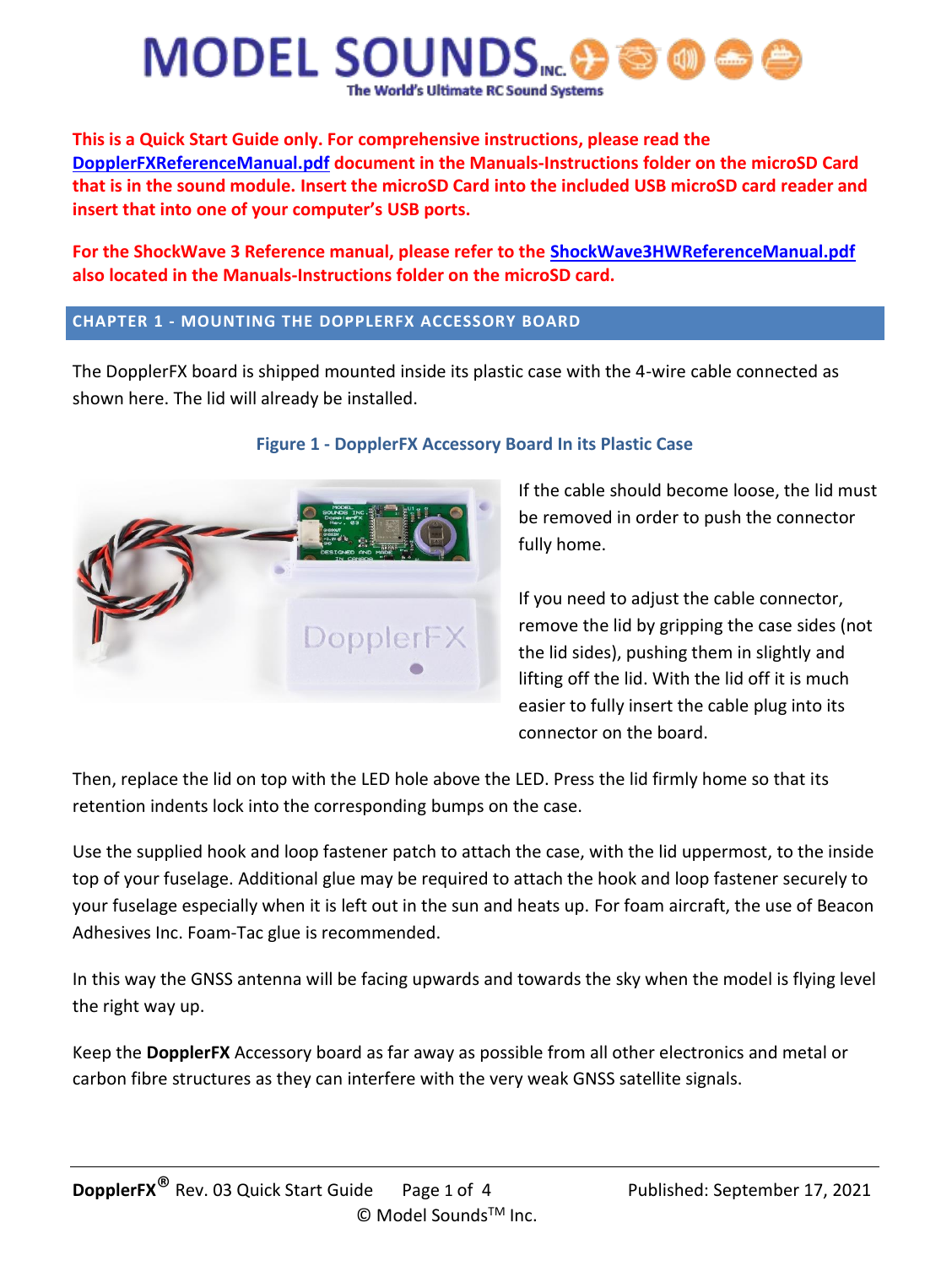# **MODEL SOUNDS** The World's Ultimate RC Sound Systems

### **CHAPTER 2 - POWERING THE DOPPLERFX ACCESSORY BOARD**

The **DopplerFX** accessory board requires +3.3Volts power which is drawn from the **ShockWave 3** sound module through the provided four-wire accessory cable. This same power provides charging current for the on-board re-chargeable coin-cell backup battery.

**When it is first received, it is advisable to power up the DopplerFX board from the ShockWave 3 board and its receiver battery for a period of 24 hours to charge up its rechargeable coin-cell backup battery.**

#### **CHAPTER 3 – HOW TO OPERATE YOUR DOPPLERFX ACCESSORY BOARD**

The **ShockWave 3** sound module has **SOUND3** RC input pins on its HEADER1 (at the bottom left-hand side of the board). Refer to the printed quick-start guide that came with the sound module.

**Pins 1, 2, 3** on that HEADER1 is configured by default to support an optional input from a spare RC receiver channel to control the **DopplerFX** feature. This input can be used to both reset the Observer Position and to remotely enable and disable the **DopplerFX** feature.

**Pin 1 is system GND**, **or battery –ve**, **pin 2 is receiver power**, **pin 3 carries the DopplerFX RC receiver signal from the radio receiver into the ShockWave 3 board**.

To use this input effectively, it should be used with a **three-position switch** on your radio with the centre position being the **OFF** position. One direction is used to reset the **Observer Position** and the other direction is used to remotely enable and disable the DopplerFX feature.

Other than this, operation of the DopplerFX board is completely automatic and it will use settings contained in the **DopplerFXSettings.txt** file on the microSD card.

#### SETTING THE OBSERVER POSITION

The only thing you may want to change during operation is the **Observer Position**. This position is the refence location that the **ShockWave 3** sound module uses to determine if the model is approaching towards or receding away from that position. And this position is the point at which maximum change in Doppler Frequency shift will be heard as the model flies by.

This position is ordinarily set at the location of the model when it acquires a satellite fix and therefore has a known position. For maximum Doppler Shift effect, the pilot may wish to reset the **Observer Position** to a point on the flight line that is close to his/her own position. Or in a scale model competition, the pilot may wish to reset the **Observer Position** to near the judge's station so they can hear the maximum effect.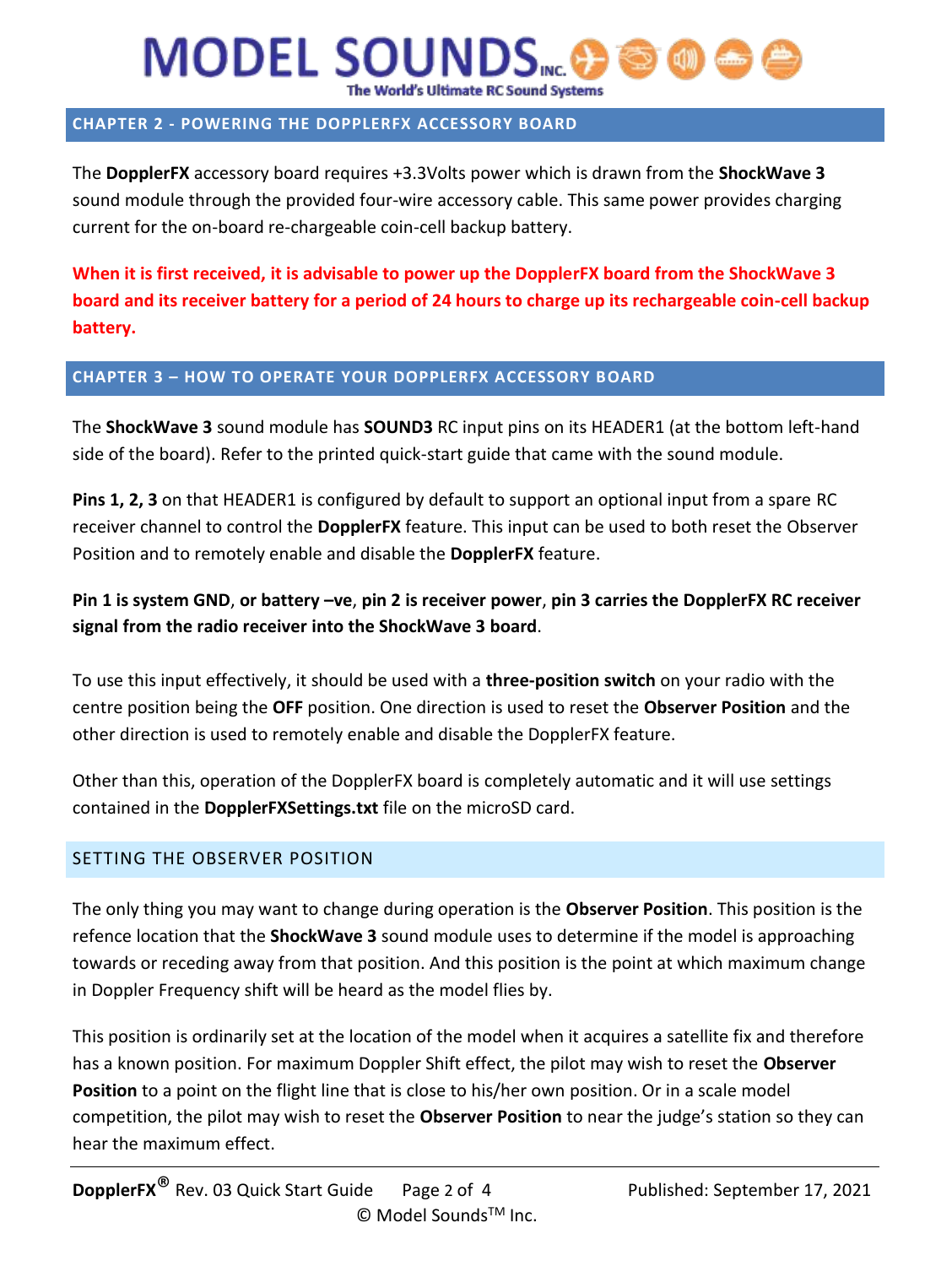# **MODEL SOUNDS** The World's Ultimate RC Sound Systems

This resetting of the **Observer Position** can be done remotely using a 3-position switch on a spare radio channel whose receiver output is connected to the SOUND3 input of the **ShockWave 3** sound module.

#### CHAPTER 4 - HOW DO I KNOW WHEN I HAVE A SATELLITE **FIX?**

When first powered up or when powered up a long distance from when it was previously powered, the "satellites in view" may be different and the time to get the first position fix may be as long as 1 minute or so. This time is called the Time To First Fix (**TTFF**). Under these circumstances it is called a "cold start".

Subsequently, as long as the backup battery is charged, and if you power-up the **ShockWave 3** and **DopplerFX** board in roughly the same location as last time, this time will be much less – just a few seconds. This is called a "hot-start". Please be patient during this time as it is important this time be allowed for the **Observer Position** to be obtained.

### THE DOPPLERFX LED INDICATOR

The **DopplerFX** Accessory board has a dual-purpose Green LED. The Green LED will light whenever power is applied to the board. Once a satellite fix is obtained it will flash on and off once per second as a satellite fix acquired indicator.

However, since the DopplerFX board is installed inside the model, this LED is of little use to the user, so there needs to be an external mechanism to indicate when a satellite fix has been obtained.

#### USING SYSTEM SOUNDS FOR DOPPLERFX EVENT NOTIFICATIONS

The **ShockWave 3** module can make system sound announcements to notify you of events such as **Satellite Fix Acquired or Lost**, **Observer Position Set** and some others. These system sound announcements can be turned on and off by the user using text entries in a **DopplerFXSettings.txt** file on the microSD card. They can also be changed in the **ShockWave 3 PC software Control Panel->DopplerFX Tab.**

This **DopplerFXSettings.txt** file is mandatory, and if it is not present, the **ShockWave 3** module will create one with default values when it is powered up.